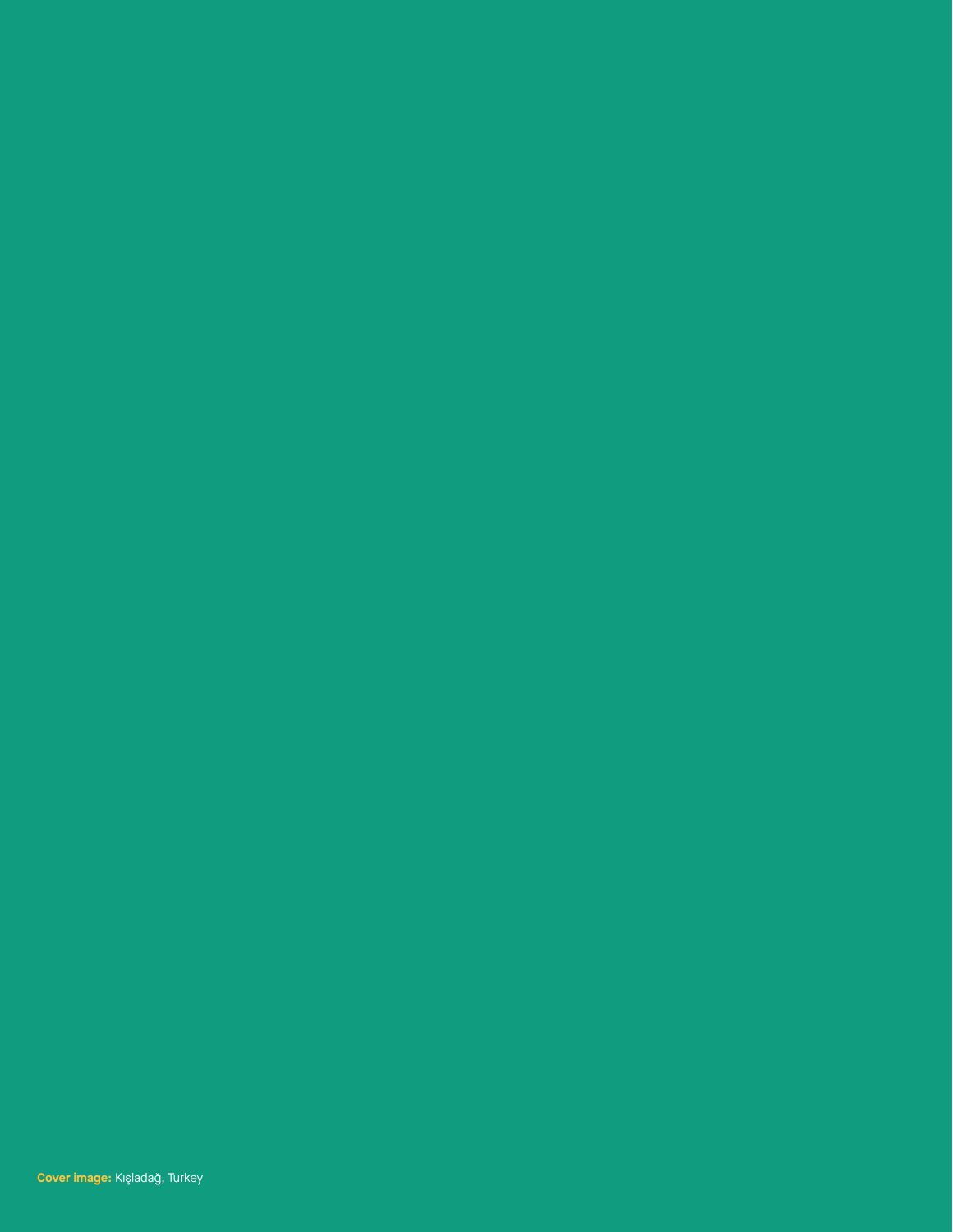

| What Can We Do to Protect Ourselves from Allegations of Bribery?  5 |
|---------------------------------------------------------------------|
|                                                                     |
|                                                                     |
|                                                                     |
|                                                                     |
|                                                                     |
|                                                                     |
|                                                                     |
|                                                                     |
|                                                                     |
|                                                                     |
| How Should I Respond to Media or Analyst Requests for Information?8 |
|                                                                     |
| We Provide Accurate, Timely and Understandable Disclosure10         |
|                                                                     |
| We Have a Safe, Healthy and Respectful Work Environment11           |
|                                                                     |
|                                                                     |
|                                                                     |
|                                                                     |
|                                                                     |
|                                                                     |
|                                                                     |
|                                                                     |
|                                                                     |
|                                                                     |
|                                                                     |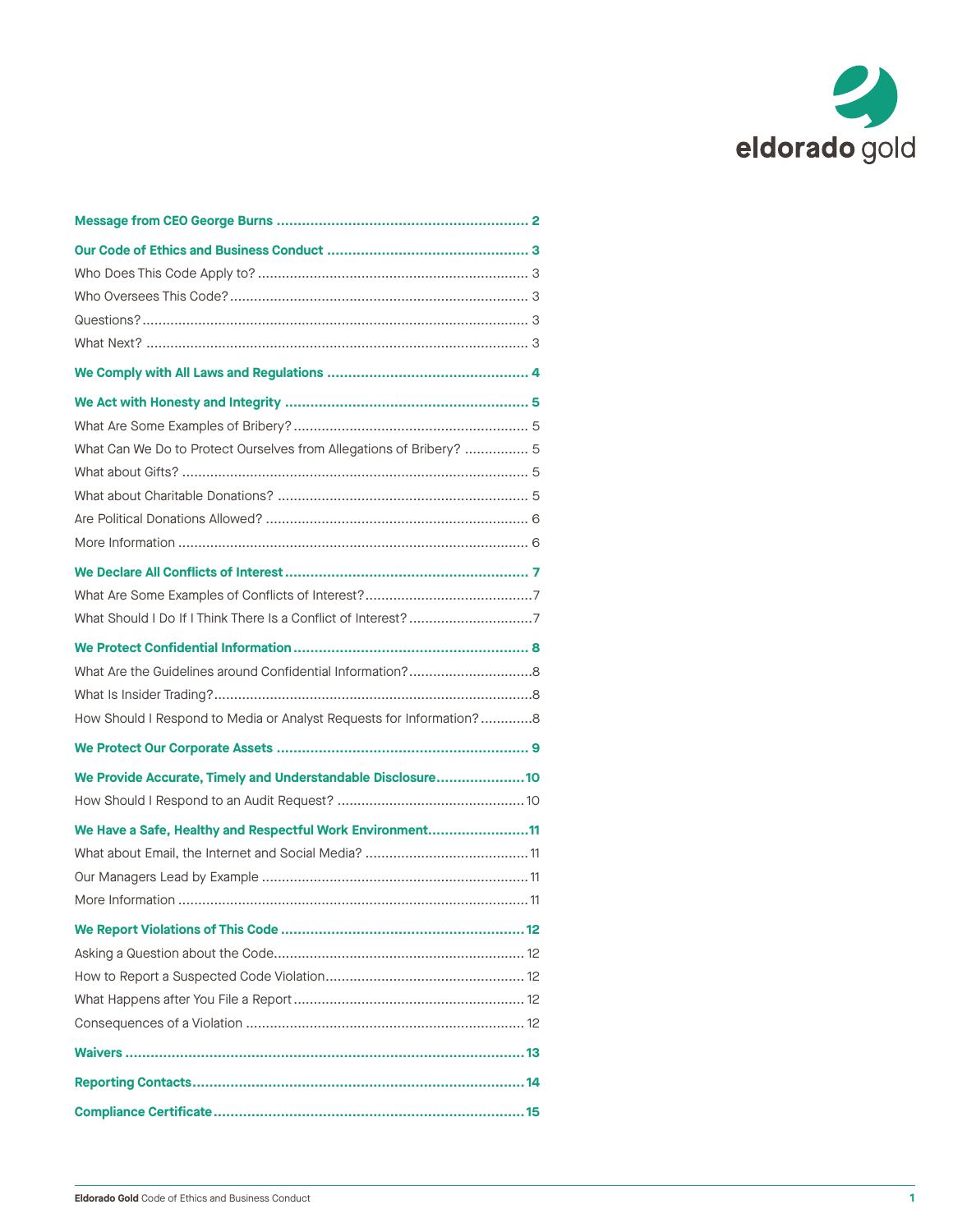## **Message from CEO George Burns**

We value integrity – which means being honest and doing the right thing. This core value is central to the way we do business. We take accountability to make ethically grounded decisions in our day-to-day work, including how we treat one another. You can expect this of me, just as I expect it of you.

Our Code of Ethics and Business Conduct and Ethics (the "Code"), along with our Anti-bribery and Anti-corruption Policy ("ABC") serve to create clarity on what is acceptable and what is not. Whenever something comes in conflict with our value of integrity, we expect people to speak up. This ties to another core value at Eldorado – courage. Ethics is more than a set of rules. It's about communicating candidly and doing the right thing, even when it feels risky. Ethical behavior includes avoiding actual or apparent conflicts of interest between your personal and professional relationships – and speaking up if you see this conflict for others.

I believe strongly that the most sustainable companies are fundamentally ethical companies. As an ethical employer, we are committed to providing a safe and respectful work environment for all our people. We have zero-tolerance for discrimination, harassment, or abuse of any kind in the workplace. By reading and following the Code in our daily interactions, each one of us is contributing to Eldorado's reputation as an ethical employer and community partner where we operate around the world.

Take the time to review the Code and reflect on how you show up as ethically grounded. If you have any questions about the Code, seek advice from the individuals identified. If you become aware of any situations or conditions you believe may violate the Code, speak up. Tell your leader, record it through Eldorado's Whistle-Blower Hotline, or use the means identified in this Code. You can be confident that you will not face retaliation, of any kind, for reports made in good faith.

We each play an essential role in upholding a culture of integrity across Eldorado.





**George Burns** President & CEO



**Integrity** We are honest and do the right thing.



**Courage** We embrace the unknown and face challenges head on.

## **Drive**

We persevere through adversity, remaining committed to delivering on our promises.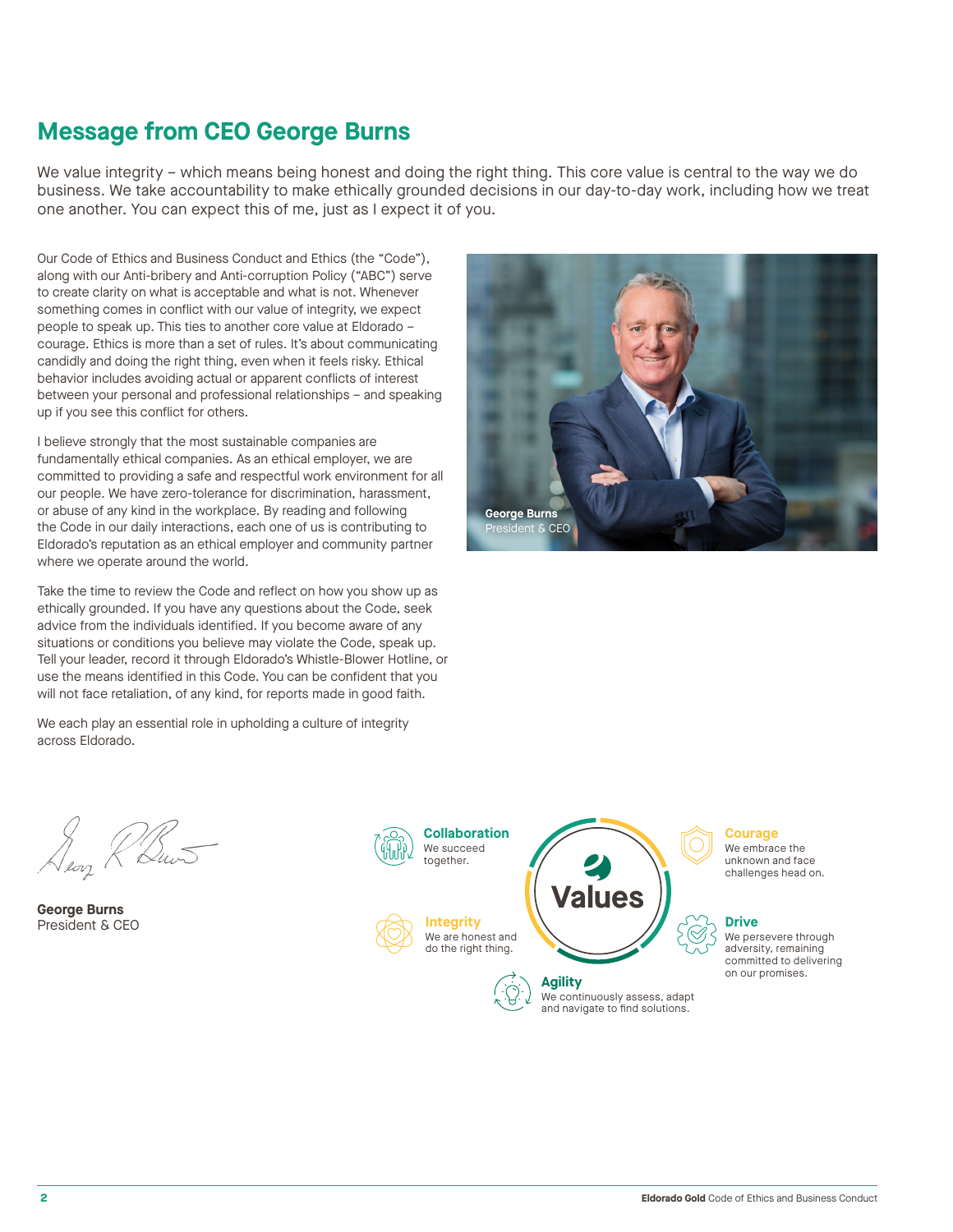## **Our Code of Ethics and Business Conduct**

Eldorado's Code of Ethics and Business Conduct ("Code") applies to you and anyone doing work for Eldorado, our subsidiaries and our affiliates ("Eldorado"). It describes our expectations for acting ethically in all situations and making choices that are in line with the highest standards of integrity and business conduct.

The expectations described in this Code, including your responsibility for reporting suspected violations, are subject to all applicable laws and regulations under which Eldorado operates. If this Code is in conflict with any applicable law, the law takes priority.

## **Who Does This Code Apply to?**

This Code applies to all Eldorado employees, directors and officers. It also applies to anyone who conducts business on behalf of Eldorado, such as our contractors, consultants and suppliers.

We provide a copy of the Code to everyone who works for or with Eldorado. Each year, you must read the Code and other applicable Eldorado policies and directors, officers and country managers who are responsible for overseeing employees in foreign jurisdictions where we operate must sign a personal statement (called a [Compliance Certificate\)](#page-16-0) saying that such individuals understand the [Code and other applicable policies such as our Anti-Bribery and](https://www.eldoradogold.com/files/doc_downloads/2020/10/13/ABC-Policy_ENG.pdf)  Corruption Policy ("ABC Policy"), and will follow them.

In some circumstances, the Code and other applicable policies may be explained to you by your manager or supervisor. This person will be responsible for confirming that you have heard and understood the information in the Code and other applicable policies.

There are additional expectations for our Board of Directors and for our individual directors. These expectations can be found in the [Board of Directors' Terms of Reference](https://www.eldoradogold.com/files/doc_downloads/2020/10/13/Board-of-Directors-ToR-Feb-2020.pdf) available on our website.

## **Who Oversees This Code?**

The standards of business and personal conduct described in this Code were created by Eldorado's Board of Directors with the intent that all Eldorado employees and others doing work for the Eldorado comply with the Code and other applicable policies.

The Chair of the Board's Audit Committee and our Executive Vice President and General Counsel will monitor compliance with the Code and other applicable policies. In this capacity, they report directly to the Audit Committee and our Board of Directors.

### **Questions?**

You may have questions about this Code, other applicable policies or a particular situation you have experienced. We encourage you to speak with your manager or supervisor about any issues, without fear of retribution.

You can also discuss your questions or concerns about this Code, any other applicable policies or business practice with:

- our Executive Vice President and General Counsel, Timothy Garvin, at Timothy.Garvin@eldoradogold.com,
- our Director, Global Compliance, Tania Chadouli, at Tania.Chadouli@gr.eldoradogold.com,
- our Director, Global Internal Audit and Controls, Dawid Botha, at Dawid.Botha@eldoradogold.com, or
- any other member of the Eldorado Legal and Compliance Team.

If you are aware that someone is violating this Code, you are asked [to report this misconduct. Please see the section How to report a](#page-13-0) suspected Code violation for more information.

## **What Next?**

Please take the time to read this Code carefully. Once you've read the document, please sign the [Compliance Certificate](#page-16-0) on page 15 to show that you agree to follow the standards described in the Code.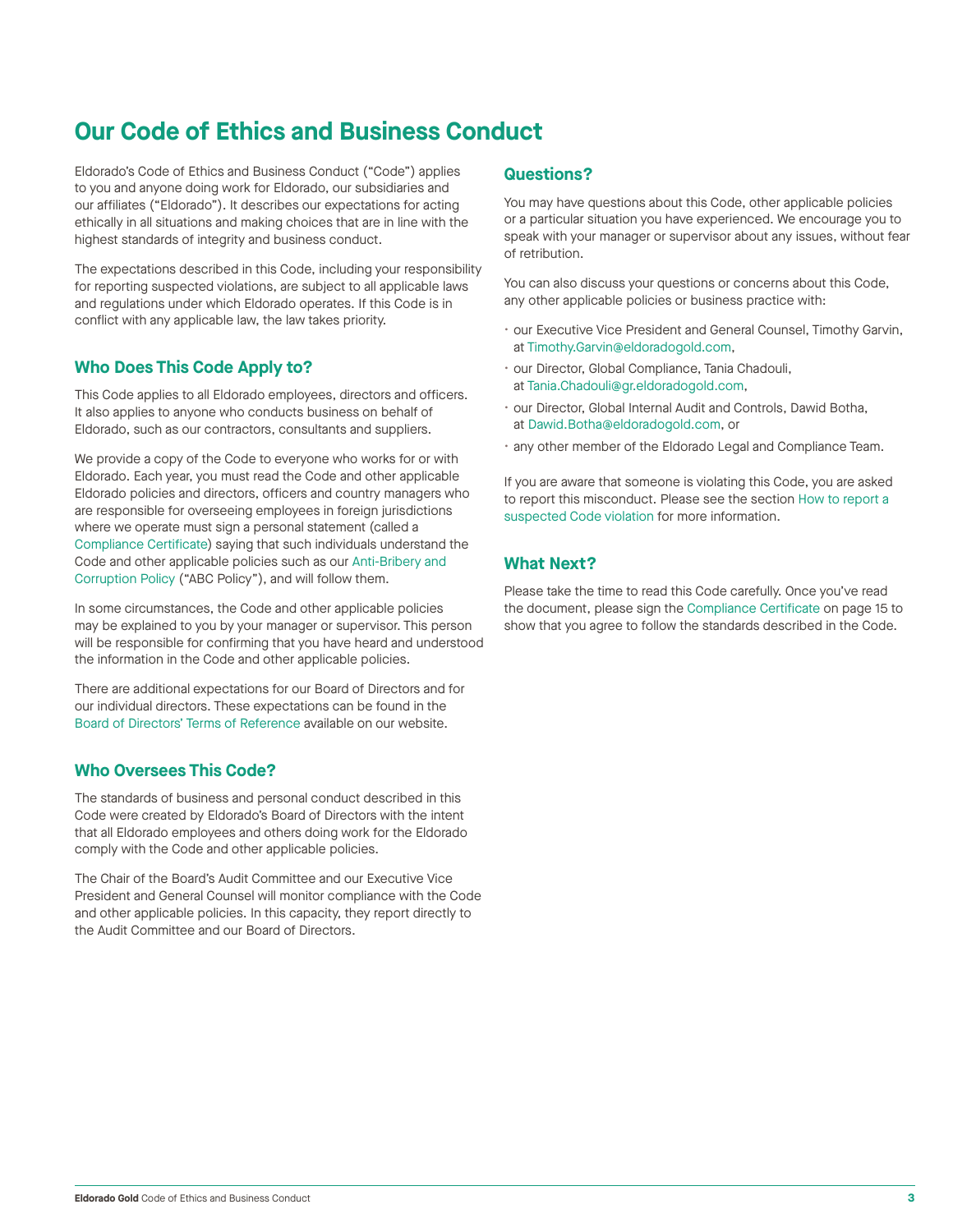## **We Comply with All Laws and Regulations**

Eldorado has operations around the world, with each operation subject to the laws and regulations of its jurisdiction. We also comply with international standards regarding human rights, safety, workplace practices and environmental management.

In addition to complying with this Code, you must also comply with all other applicable policies of Eldorado and all laws and governmental regulations that apply to your role with Eldorado. If you break the law, you and/or Eldorado may face criminal or civil charges.

## **Q&A**

**Q: Some of the policies in this Code (like those regarding anti-bribery under our ABC Policy and non-discriminatory workplace practices) are more stringent than the laws in the country where I work. Do I need to follow the Code and other policies or can I just follow the law in my country?** 

A: You must follow this Code and other policies. Eldorado operates to the most stringent practices either in law or in the Code. Similarly, if the law is more stringent than what we have outlined in this Code, you must follow the law.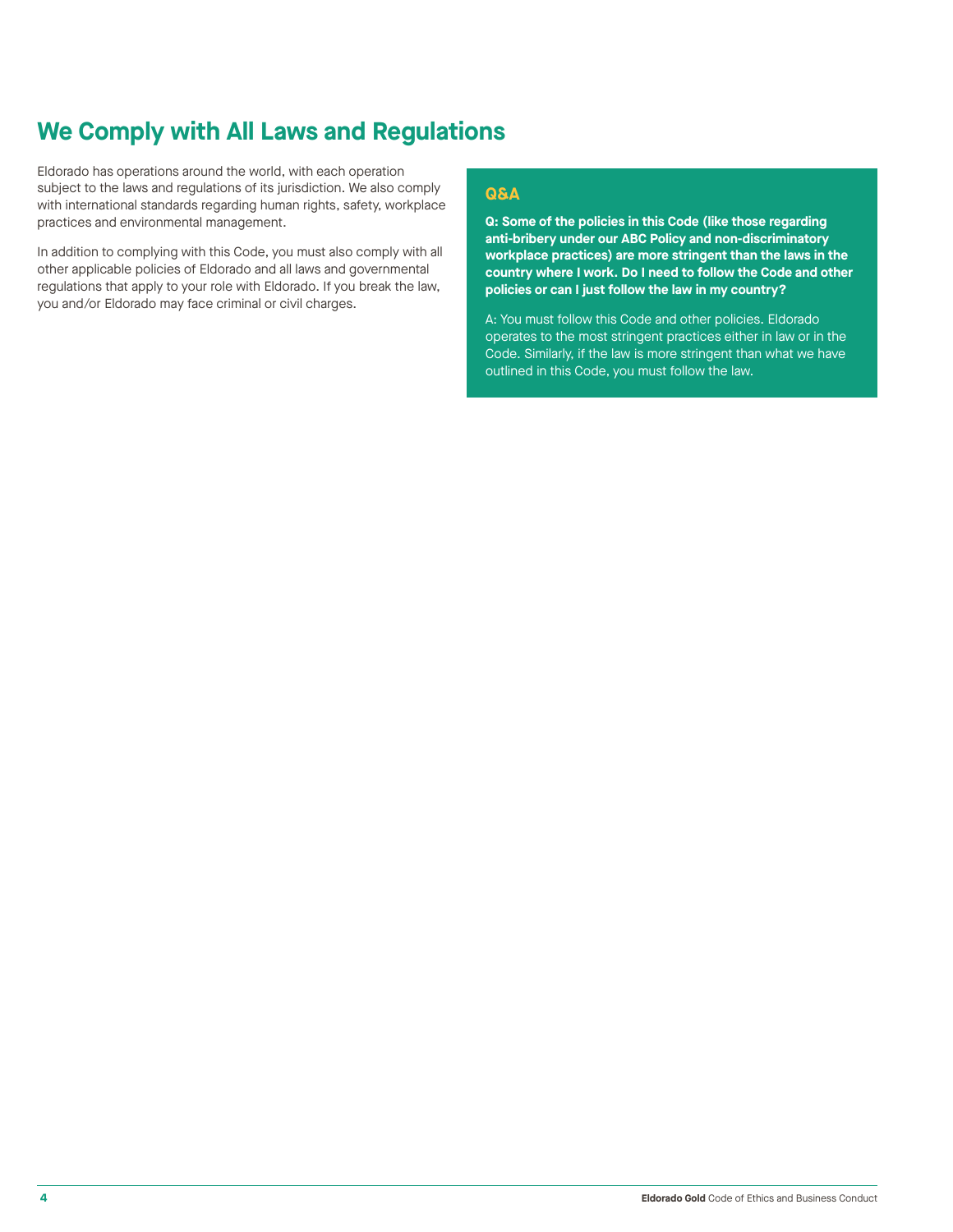## **We Act with Honesty and Integrity**

We act fairly and honestly with integrity and accountability in all of our relationships. As more fully set out in our [ABC Policy,](https://www.eldoradogold.com/files/doc_downloads/2020/10/13/ABC-Policy_ENG.pdf) an act of bribery and corruption – such as exchanging gifts or money to obtain a benefit for Eldorado or yourself, such as a contract or a favourable government action – violates our Code and ABC Policy and may subject those involved and the company to civil or criminal sanction.

## **What Are Some Examples of Bribery?**

Some examples of bribery and corruption include:

- Giving or accepting a bribe to obtain a contract, some other commercial or personal benefit or an action.
- Giving or accepting inappropriate gifts or favours involving a third party such as a representative of government or a labour union, a customer or a supplier. An inappropriate gift is one that is given in circumstances which might, or might be perceived to unfairly influence a business relationship, or may reasonably be perceived as an attempt to create an obligation or enticement for the recipient.

## **What Can We Do to Protect Ourselves from Allegations of Bribery?**

To uphold Eldorado's commitment to integrity and honesty, you should always:

- Limit marketing and client entertainment expenditures to those that are necessary, prudent and job-related and consistent with our ABC Policy.
- Consult with the Company's Executive Vice President and General Counsel before offering or providing any gift, entertainment or other benefit to a public official.
- Use clear and precise communication in our contracts, marketing, disclosure documents and our other public statements.
- Ensure full and accurate disclosure when reporting on all financial information.

## **What about Gifts?**

- You are never allowed to give or receive a cash gift.
- Receiving non-cash gifts, or giving them, to customers, suppliers and others, is allowed in limited circumstances.
- Offering or receiving any gift, gratuity or entertainment that might, or might be perceived to unfairly influence a business relationship is not permitted.
- Any gift offered or received should be reasonable in both frequency and value given the circumstances. A gift that may be perceived as an attempt to create an obligation or enticement for the recipient is inappropriate.
- Business entertainment activities should also be reasonable in frequency and value, and be provided without expectation of receipt of a direct or indirect advantage or benefit of any kind, whether business or personal.
- Gifts must be properly documented and recorded in our financial records.

## **What about Charitable Donations?**

Eldorado works hard to be a positive corporate citizen in the locations where we operate. Our investments in community organizations and initiatives are one way that we bring tangible benefits to improve the infrastructure, education levels and health of communities near our sites.

While we regularly donate to charitable organizations, we do not make contributions to a charity or other organization that would provide, directly or indirectly, a personal benefit to a government official or private individual.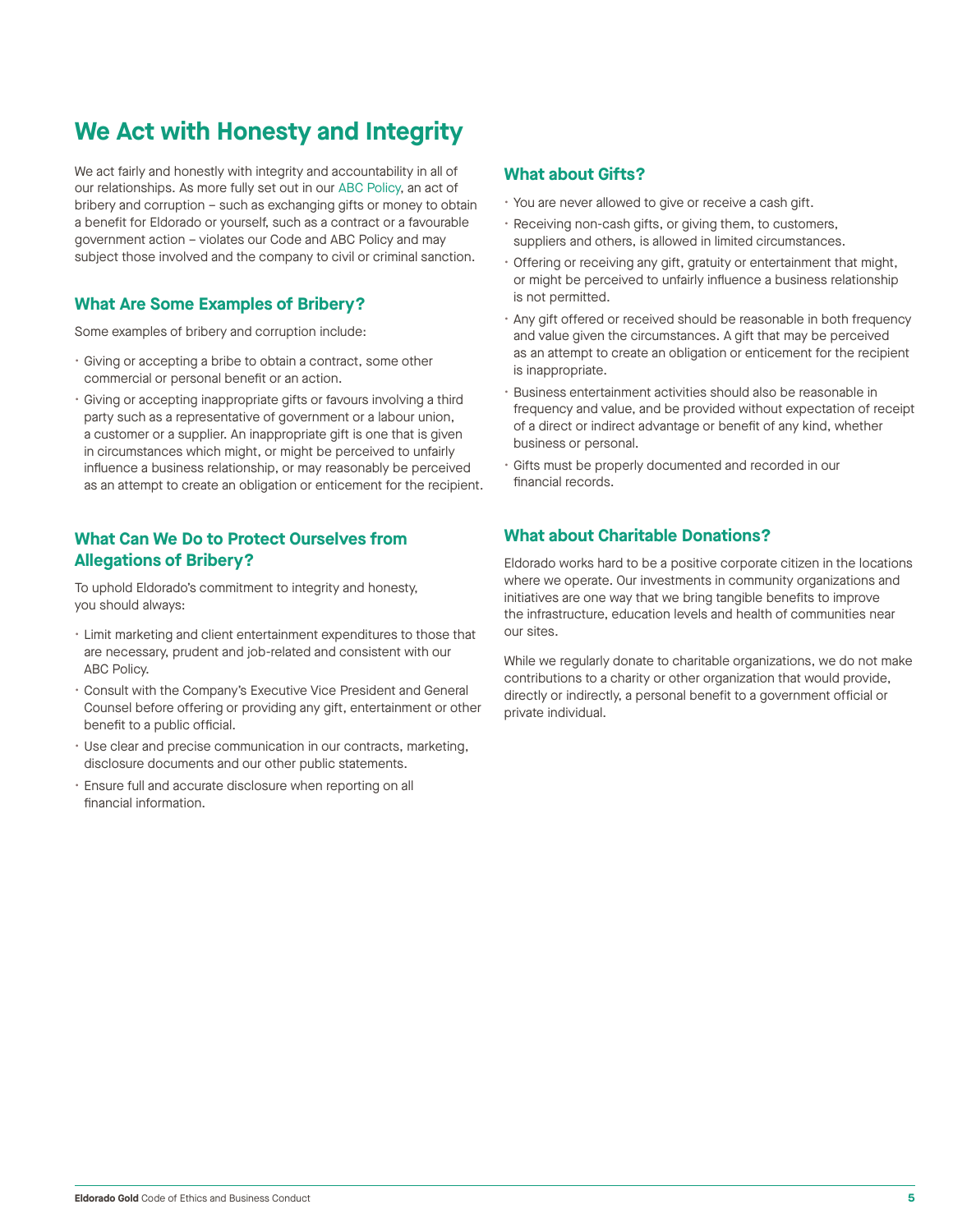## **Are Political Donations Allowed?**

Eldorado may occasionally make limited political donations in the jurisdictions where we work, where it is legal and appropriate to do so. All political donations must be approved by the CEO.

We acknowledge and support the right of individuals to participate in legitimate political activities. These activities should not be conducted on Eldorado time nor involve the use of any Eldorado resources. Individuals will not be reimbursed for personal political contributions.

## **More Information**

Please review our ABC Policy carefully for more information on this topic.

If you have any questions about whether a gift or expense is allowed for a non-public official under the Code and ABC Policy, please contact our Executive Vice-President and General Counsel, our Director, Global Compliance, our Director, Global Internal Audit and Controls, or any other member of our Legal and Compliance team.

## **Q&A**

**Q: Giving gifts is part of the local culture and is expected protocol during meetings. If I give or receive a gift when meeting with government officials or suppliers, does this count as bribery?**

A: Because of the strict rules relating to offering benefits to public officials, you should never offer or provide any gift, entertainment or other benefit without first consulting the Company's Executive Vice President and General Counsel.

### **Q: I'm often invited to sporting events or out for dinners by our business partners or suppliers. Am I allowed to accept these invitations?**

A: You can accept invitations if the invitations are for business related events and if they comply with our ABC Policy. A good question to ask yourself is "Would an impartial outsider think that attending this dinner or event is appropriate?" If you are unsure accepting the invitation is appropriate, please speak with your manager or supervisor or a member of our Legal and Compliance team.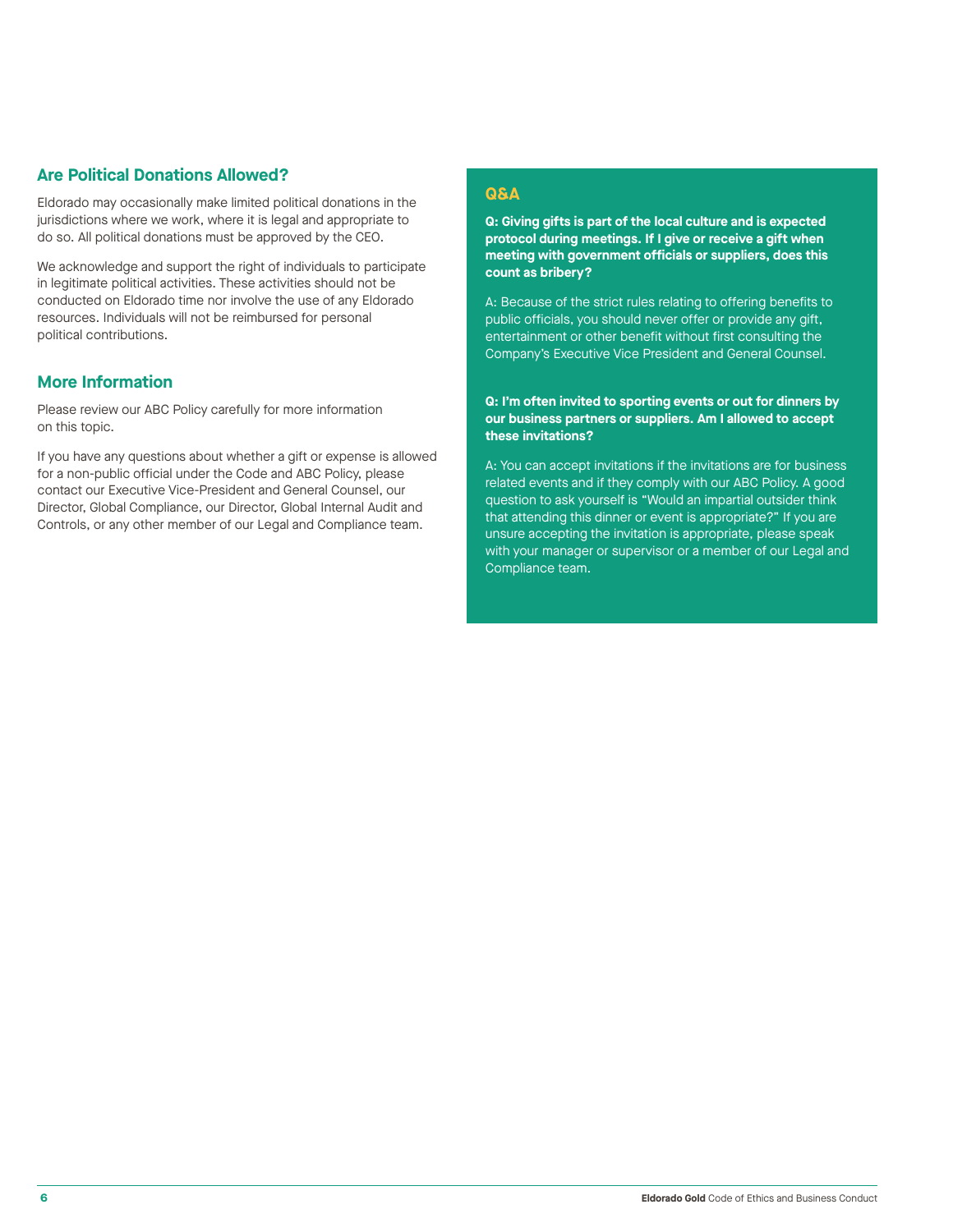## **We Declare All Conflicts of Interest**

A conflict of interest is a situation where there is a real or perceived tension between your interests and the interests of Eldorado. Even if you think you can separate your personal interests from the situation and decision-making process, this is still a conflict of interest as there could be the perception that you are influenced by your personal interests.

We must avoid all situations where there is a real or perceived conflict of interest.

### **What Are Some Examples of Conflicts of Interest?**

Here are some examples of situations where there could be a real or perceived conflict of interest:

- You hire a contractor or supplier for Eldorado and a member of your family or household works for the contractor or supplier. This could include a spouse, child, parent, sibling or other person sharing your home, whether or not they are your legal relatives.
- You are employed by or acting as a consultant for a business that sells products to or performs services for Eldorado.
- You own a part of a company that does business with Eldorado.
- You use Eldorado's corporate property or information for your own personal gain.

## **What Should I Do If I Think There Is a Conflict of Interest?**

You must always share any concerns you have about a real or perceived conflict of interest. If you think there might be a conflict of interest, please contact our Executive Vice-President and General Counsel, Director, Global Compliance or any member of our Legal and Compliance team. They will determine if there is a conflict of interest and advise you on the best course of action.

### **Q&A**

**Q: I've been asked to work on a small project as a consultant with another mining company operating in a country where Eldorado doesn't have any operations. Is this a conflict of interest?**

A: Yes, this is a conflict of interest. As an Eldorado employee, you are not allowed to act as a consultant for other mining companies.

### **Q: Is it a conflict of interest if I am in a relationship with someone who reports to me?**

A: Yes, this is a conflict of interest. You should disclose the relationship to your immediate supervisor Although your relationship is a private matter, to avoid allegations of favoritism, your supervisor may recommend adjusting the reporting or supervisory relationship.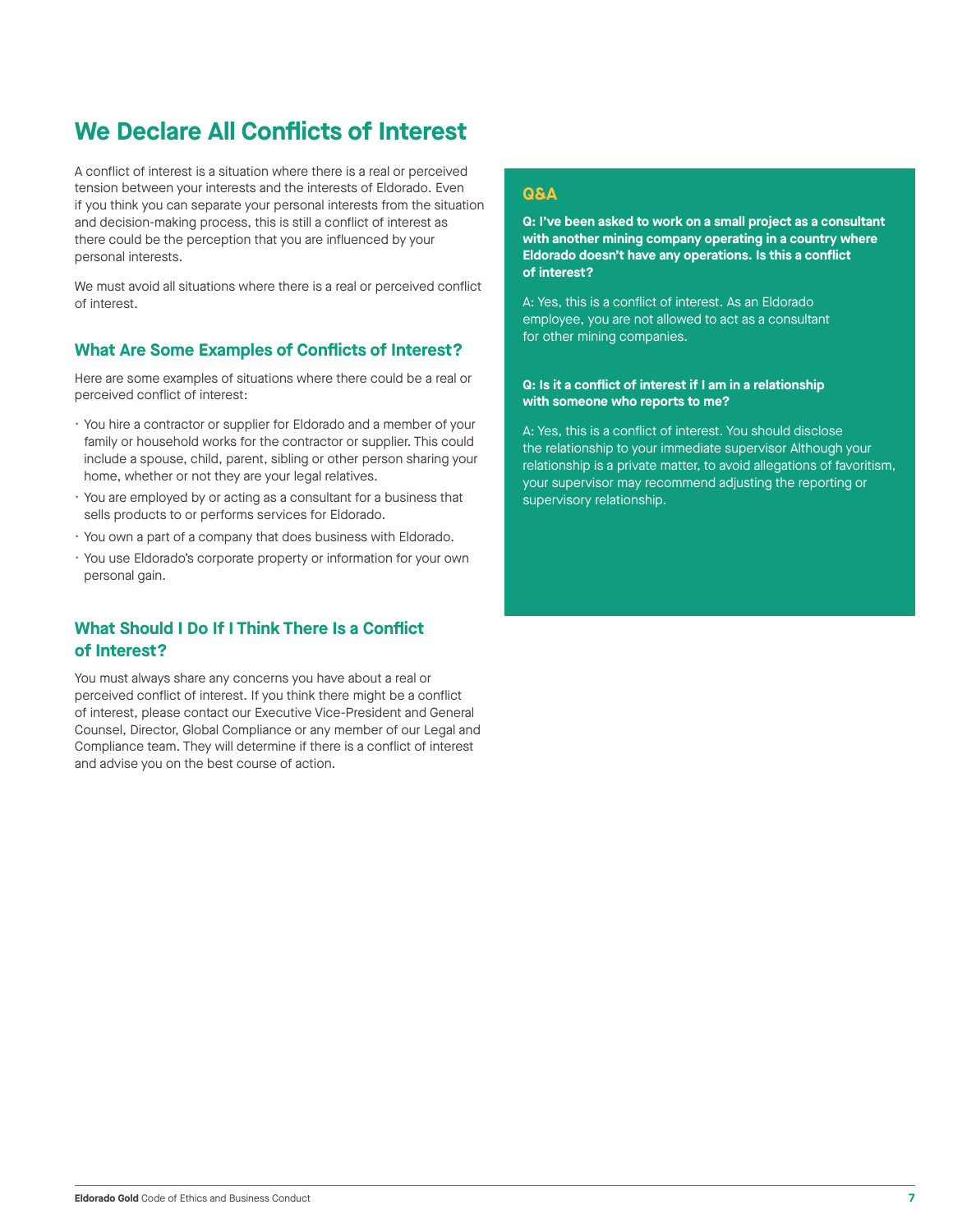## **We Protect Confidential Information**

As part of your work with Eldorado, you may be entrusted with confidential information about Eldorado its business and its business partners. Confidential information is our property, or the property of our business partners, and in many cases was developed at great expense.

Confidential information includes information that is not legally available to the public, such as:

- technical or scientific information or reports,
- business or marketing plans or projections,
- earnings and other internal financial data,
- personnel information and
- other non-public information.

## **What Are the Guidelines around Confidential Information?**

If you have access to confidential information, we expect that you will use confidential information only for legitimate business purposes and not for personal gain.

We also expect that you will take all reasonable steps to safeguard confidential information and prevent the loss of confidentiality.

You are not allowed to:

- discuss confidential information with, or in the presence of, any unauthorized persons, including family members and friends,
- share confidential information with third parties unless this is required as part of your job,
- in the case of confidential information relating to our business partners, you must not share confidential information with third parties unless we have permission to do so, and
- use, reproduce or distribute any trade secrets, copyrighted information or confidential information provided to Eldorado by a business partner or other third party.

Even after you stop working for Eldorado, you are not allowed to share confidential information with others.

## **What Is Insider Trading?**

As an Eldorado employee, you might have access to material information that is not publicly available and that, if known, could affect the value of Eldorado's shares. You are not allowed to buy or sell our shares if you have access to this type of material information. Eldorado may also impose specific "black-out" periods during which you are not allowed to buy or sell our shares.

You are also not allowed to share material information with others unless required by law.

For more information, please refer to our Corporate Disclosure Policy and Insider Trading Policy, which describes the restrictions on trading and the passing of material information to others.

## **How Should I Respond to Media or Analyst Requests for Information?**

You might be contacted by someone from the media or the investment community, such as analysts, who is interested in learning more about Eldorado. You must forward all media to Louise Burgess, Director, Communications & Government Relations, at Louise.Burgess@eldoradogold.com and for analyst requests you must forward to Peter Lekich, Manager, Investor Relations at Peter.Lekich@eldoradogold.com.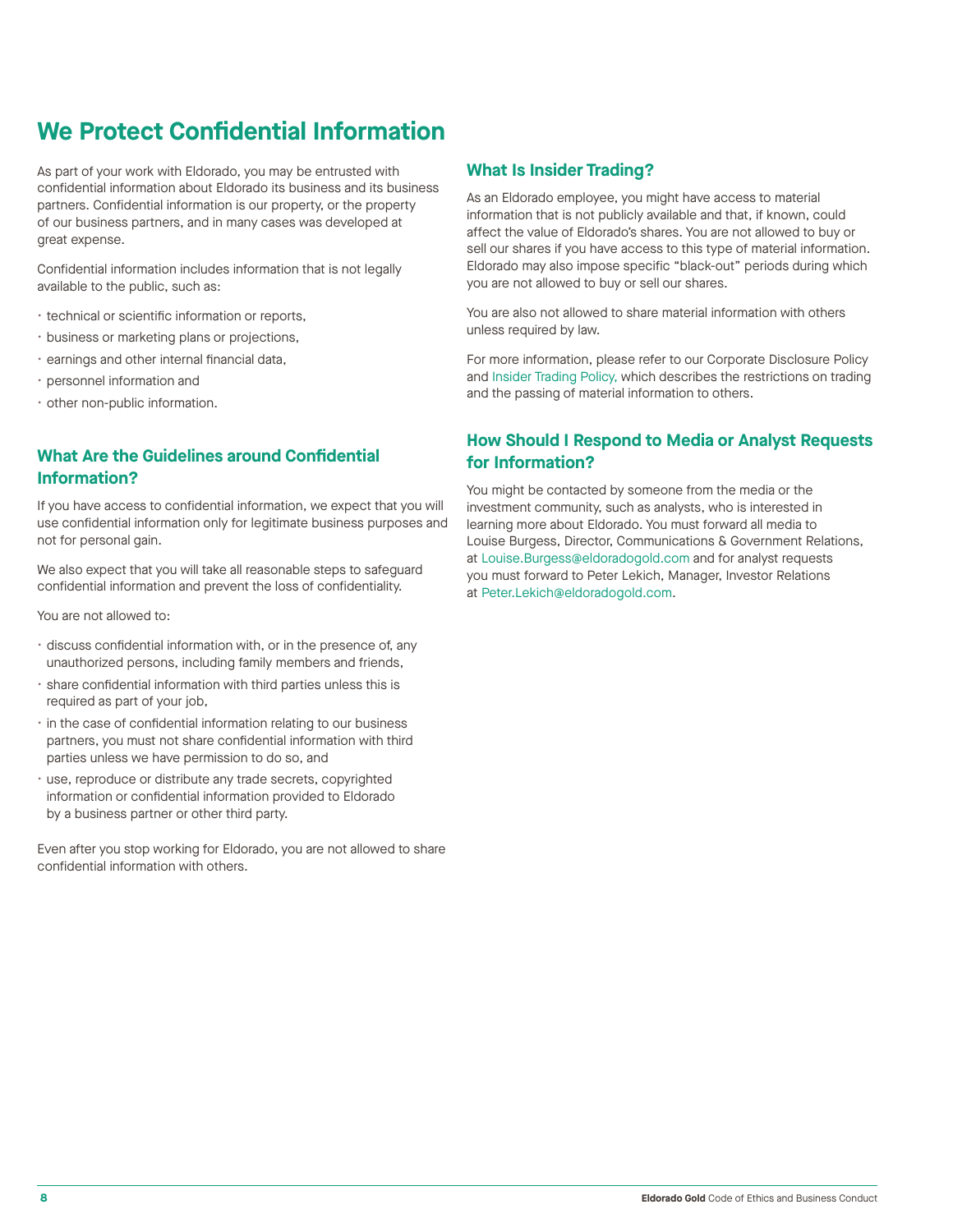## **We Protect Our Corporate Assets**

Our corporate assets and property include everything from our office space to equipment, software programs and licences and intellectual property, such as trademarks, designs and copyrights.

Any:

- (a) inventions, discoveries or improvements in systems, methods and processes made by an Eldorado employee through and in the course of her or his employment with Eldorado; or
- (b)mineral discoveries, opportunities to acquire mineral assets or interests therein and other business opportunities that are similar to the business activities conducted by Eldorado, which come to the attention of an Eldorado employee during the term of her or his employment with Eldorado,

must be disclosed by the employee to Eldorado promptly and shall belong to and be the absolute property and corporate asset of Eldorado and shall be subject to the confidentiality obligations of the employee under this Code, both before and after such disclosure

You are expected to use the corporate assets properly and for legitimate business purposes and in accordance with Eldorado's policies.

## **Q&A**

**Q: I have a company credit card. If I use it for personal expenses, am I violating the Code?** 

A: Yes Company credit cards are to be used for company expenses only. Please check with your business unit's policy for more information about acceptable use of a company credit card.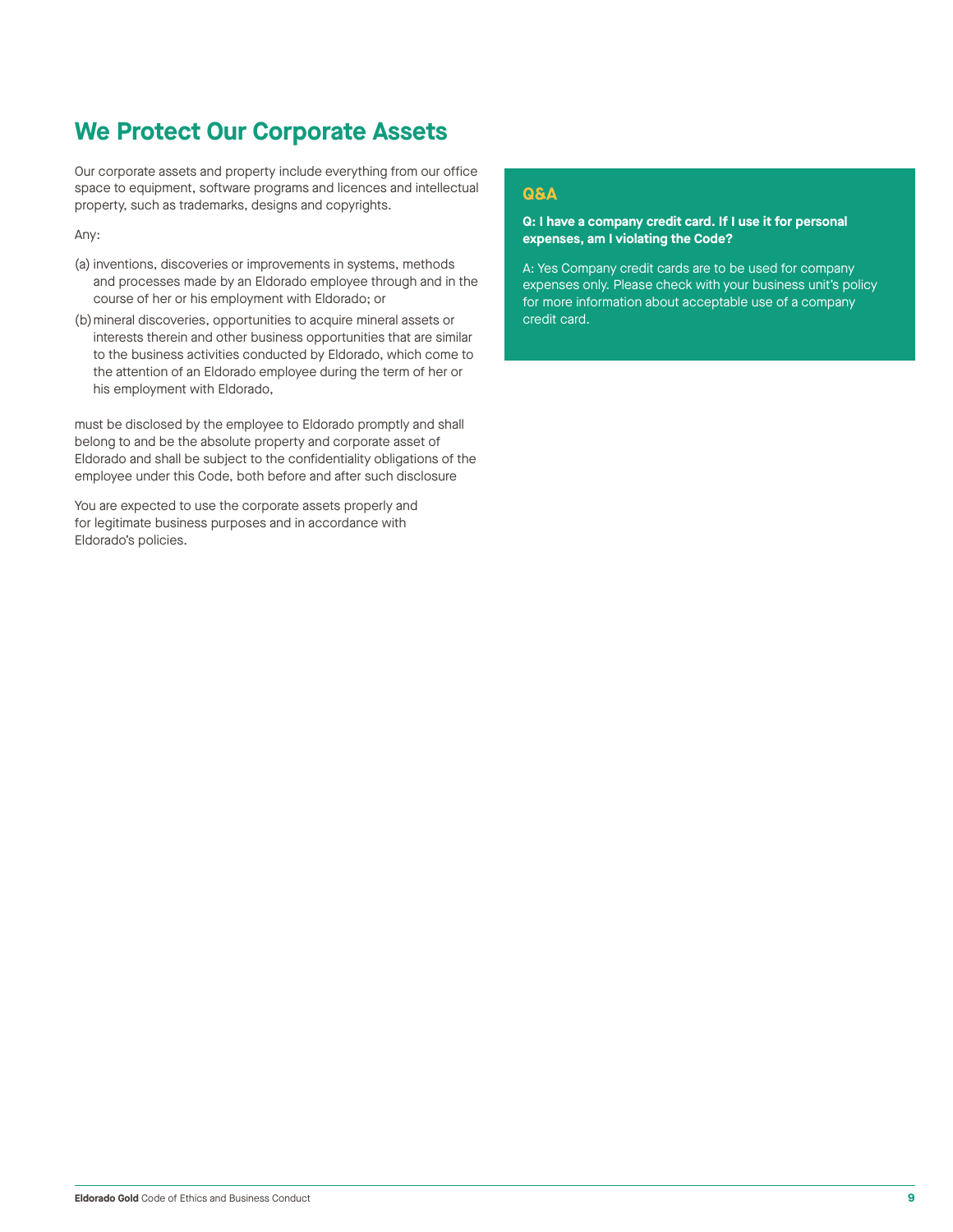## **We Provide Accurate, Timely and Understandable Disclosure**

Eldorado's books and records must be an accurate and complete account of our transactions. In all of our periodic and annual filings with regulatory authorities, we are required to provide our shareholders and investors with timely and ongoing full, true and plain disclosure of material business events and our financial situation.

We maintain a Corporate Disclosure Policy and Insider Trading Policy that outlines our responsibilities, and as part of those responsibilities. you are expected to:

#### • comply with international financial reporting standards; • immediately notify any member of our Disclosure Committee if you become aware of a material unreported transactions or events; • maintain a system of internal accounting controls that provides reasonable assurances to management and the Board of Directors that all transactions are properly recorded; • maintain books and records that accurately and fairly reflect our transactions; • maintain a system of internal controls that will provide reasonable assurances to our management and the Board of Directors that material information about us is made known to management, particularly during the periods in which our quarterly or annual financial statements are being prepared; • present information in a clear and orderly manner and avoid the use of unnecessary legal and financial language; and • report any trades in shares of Eldorado in accordance with the Insider Trading Policy. • make false or misleading entries in our books or records; • approve of any undisclosed or unrecorded bank accounts or assets; • share any non-public information (that is, information that has not been generally disclosed in accordance with our Corporate Disclosure Policy and Insider Trading Policy); • establish any undisclosed or unrecorded funds or assets; and • never trade in shares of Eldorado without prior consent under the Insider Trading Policy. **Always Never**

### **How Should I Respond to an Audit Request?**

You may be contacted by someone from either within Eldorado or outside of Eldorado who is conducting an audit.

You can also discuss your questions or concerns about this Code, any other applicable policies or business practice with our Executive Vice-President and General Counsel, our Director, Global Compliance, our Director, Global Internal Audit and Controls, or any other member of our Legal and Compliance team.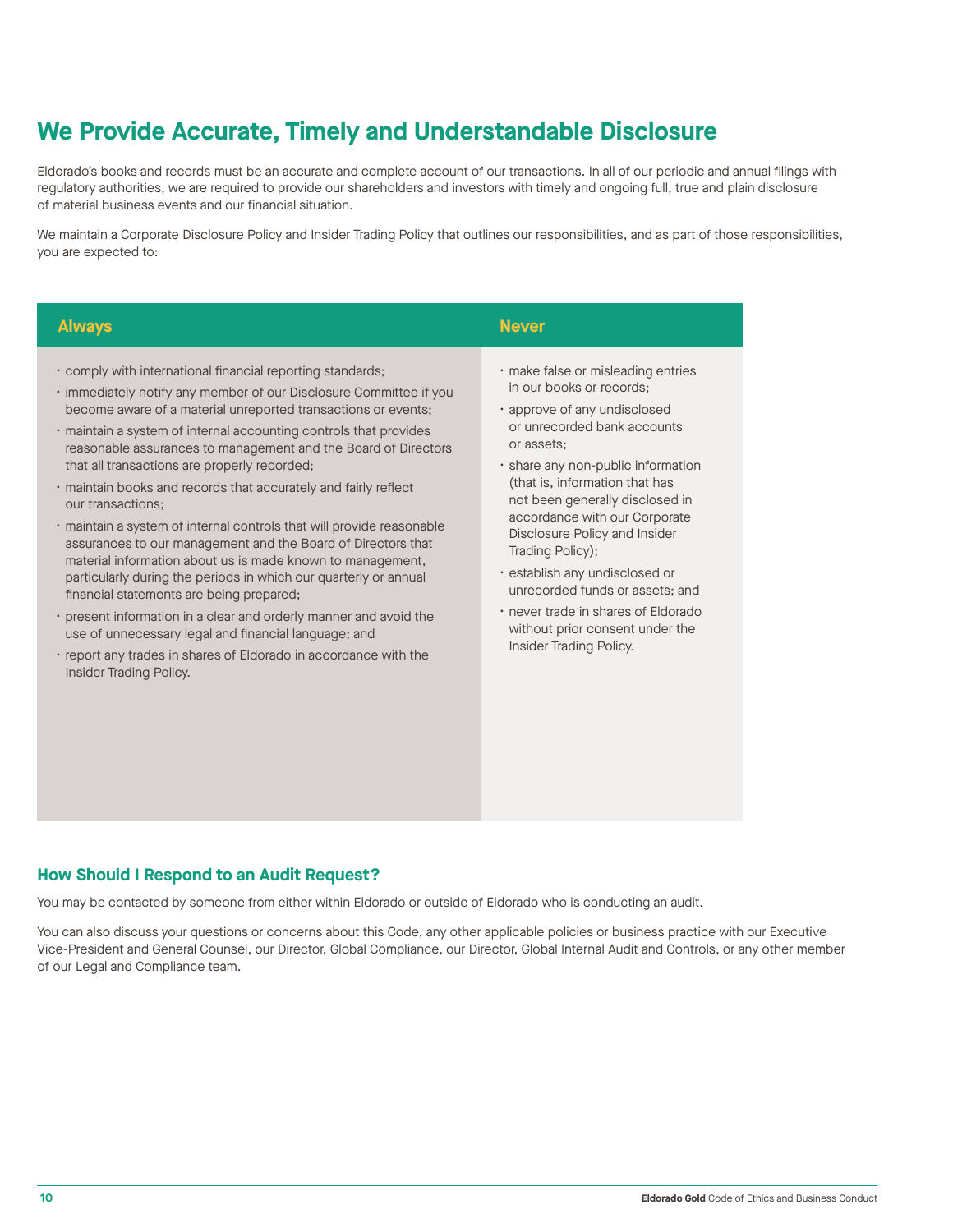## **We Have a Safe, Healthy and Respectful Work Environment**

Eldorado has more than four thousand employees and contractors in several countries. We all play a part in ensuring our workplaces are open, respectful and professional environments

Eldorado maintains a Health and Safety Policy and a Human Rights Policy and everyone at Eldorado is expected to:

- maintain a safe and healthy work environment;
- promote a workplace that is free from discrimination or harassment based on race, colour, religion, sex, age, national origin, disability, sexual orientation or other factors that are unrelated to our business interests; and
- conduct activities in full compliance with international standards of environmental, health and safety practices.

If you notice a situation that goes against these values, you should report this misconduct to your manager or through the reporting [channels described in the section How to report a suspected](#page-13-0)  Code violation.

### **What about Email, the Internet and Social Media?**

The expectation that you will contribute to a safe, professional and respectful work environment also applies to your use of email, the Internet and social media.

This means that:

- your communications through email or social media should be respectful and professional; and
- you must not view, download, share, re-post, promote, or create online material that is inappropriate for a business environment.

### **Our Managers Lead by Example**

Eldorado's managers are expected to lead by example and to act with the highest standards of integrity and ethics.

This creates a workplace where employees:

- feel respected and are treated with professionalism,
- are comfortable asking questions about ethical conduct,
- are hired, promoted, disciplined or terminated based on their performance and not because of their race, sex, age or other factors unrelated to our business, and
- do not fear retaliation if they report misconduct.

## **More Information**

Please see our [Health & Safety Policy](https://s2.q4cdn.com/536453762/files/doc_downloads/Governance/2017/0218_Policy_H-and-S_ENG.pdf) and our [Human Rights Policy](https://s2.q4cdn.com/536453762/files/doc_downloads/Governance/2017/0218_Policy_HR_ENG.pdf) for more information about how we create and maintain safe and healthy workplaces.

### **Q&A**

**Q: One of my colleagues often comments on my body and makes sexual comments that are inappropriate. I have to work with him as part of my team, and I don't want to upset our group dynamics. However, I also don't like feeling uncomfortable at work. What should I do?** 

A: The behavior of your colleague is unacceptable: You have the right to a workplace that is free from discrimination or harassment. You should report this misconduct to your manager or through the reporting channels described in the section **[How to Report a Suspected Code Violation](#page-13-0)**.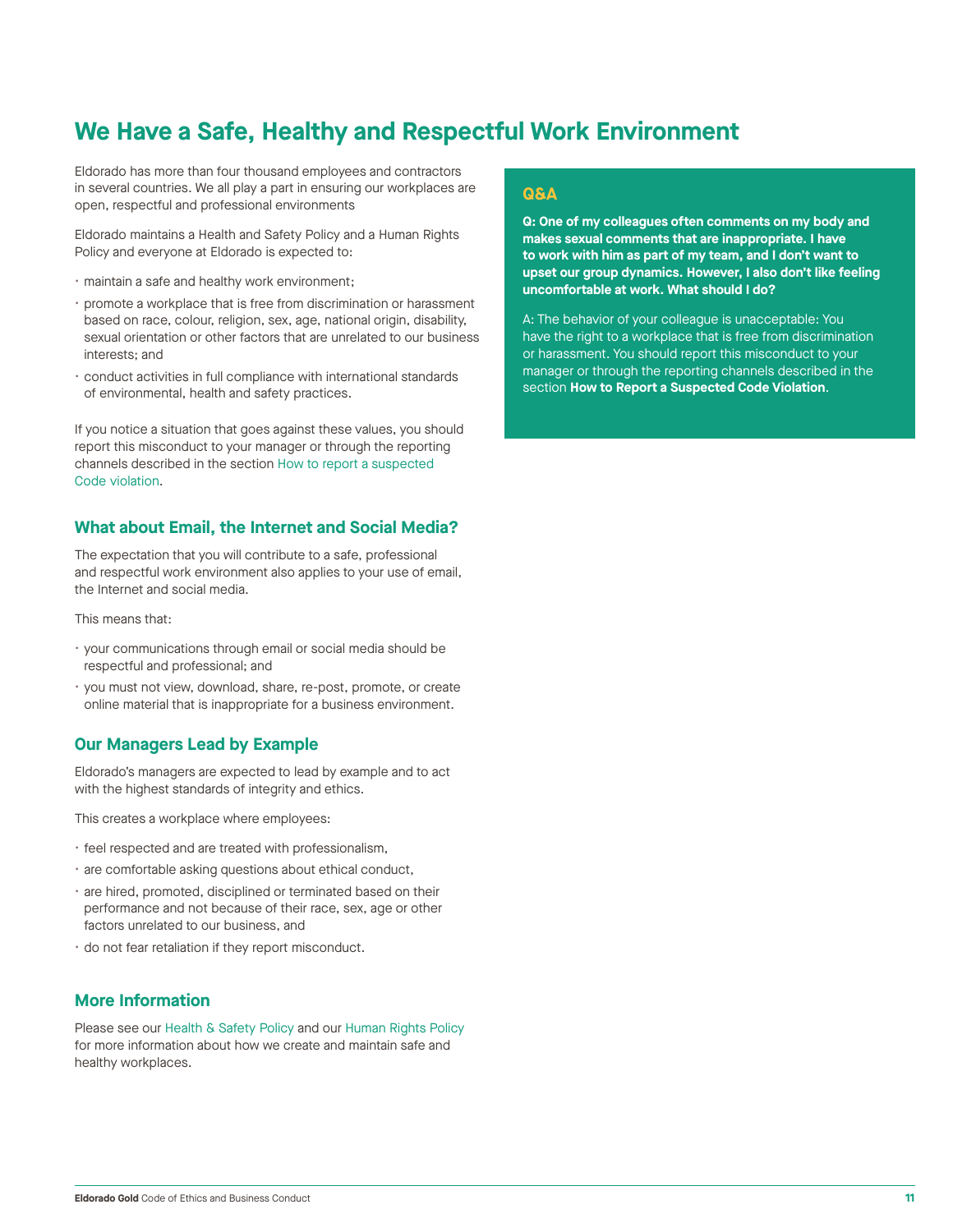## <span id="page-13-0"></span>**We Report Violations of This Code**

You are responsible for reporting any suspected violations of this Code and other applicable policies, including self-reporting where applicable. By reporting misconduct, you are contributing to Eldorado's culture of ethics and integrity.

## **Asking a Question about the Code**

Any questions you ask about the Code can be made anonymously.

You can also discuss your question or concern about this Code or a business practice with our Executive Vice-President and General Counsel, Director, Global Compliance or any member of our Legal and Compliance team.

## **How to Report a Suspected Code Violation**

If you suspect a violation of the Code or other applicable policies, you are encouraged to begin by speaking to someone at Eldorado about your concerns. You must take one of the following actions:

- speak with your manager or supervisor,
- contact our Director, Global Compliance, Tania Chadouli, at Tania.Chadouli@gr.eldoradogold.com or at +30 214 687 0019,
- contact our Director, Global Internal Audit and Controls, Dawid Botha at Dawid.Botha@eldoradogold.com or at +31 202 404 315,
- contact our Executive Vice-President and General Counsel, Timothy Garvin, at Timothy.Garvin@eldoradogold.com or 604 601 6692, or
- contact the Chair of our Audit Committee, John Webster, at John.Webster@eldoradogold.com, or
- file a report with our whistleblower reporting agency, EthicsPoint, at www.eldorado.ethicspoint.com

You can anonymously report violations of the Code and other applicable policies.

## **What Happens after You File a Report**

Any questions or violation reports will be addressed immediately and taken seriously. All reports will be treated confidentially to the extent permitted by law, and we will not allow any retaliation against you if you have acted in good faith in reporting a violation.

Internal personnel charged with overseeing and responding to complaints and reports will investigate any reported violations and will determine an appropriate response, including corrective action and preventative measures when required.

## **Consequences of a Violation**

Anyone who breaks any laws or violates governmental regulations or this Code or other applicable policies, will face appropriate, casespecific disciplinary action that may include immediate dismissal.

## **Q&A**

**Q: I think my finance manager is not properly reporting transactions to falsely improve Eldorado's earnings. Who should I talk to about my concerns?**

A: You should contact your finance manager's immediate supervisor, the Director, Global Compliance, the Director, Global Internal Audit and Controls, Executive Vice President and General Counsel, the Chair of the Audit Committee or EthicsPoint, our Whistle Blower Reporting Agency.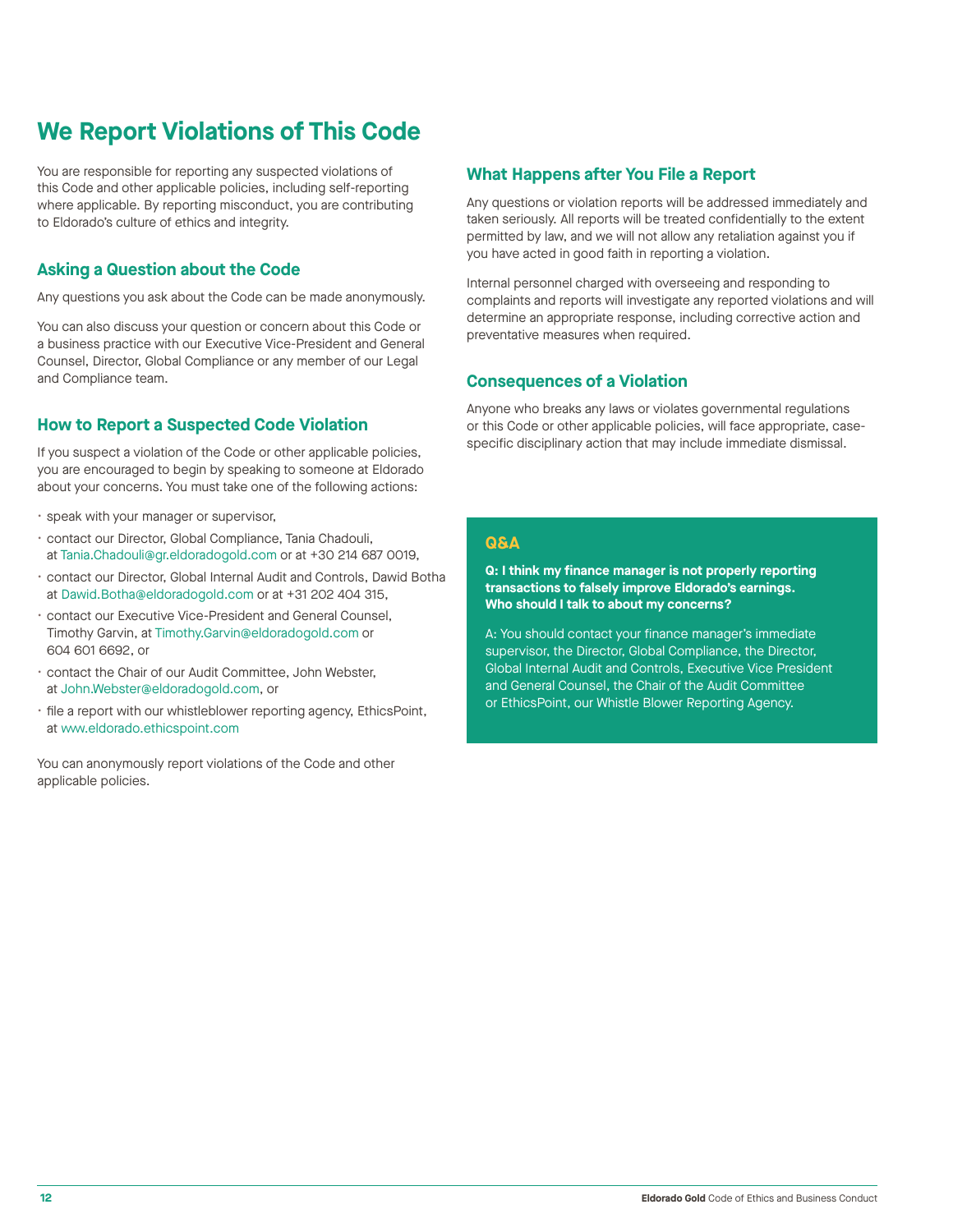## **Waivers**

Under exceptional circumstances, one or more of the expectations included in this Code may be waived using the following process:

- For directors or executive officers, including our senior financial officers, by resolution of the Board of Directors.
- For employees who are not directors or executive officers, by the Chair of our Audit Committee after consulting with our Executive Vice President and General Counsel and Chief Executive Officer.

No waivers will be allowed of an individual's rights or remedies under any laws relating to the reporting of any suspected violation.

**This Code of Ethics and Business Conduct is a policy statement. It does not create a contractual right, commitment or obligation on behalf of Eldorado or enforceable against Eldorado or any third party.**

Approved by the Board of Directors

July 29, 2020

Gentlem

**George Albino**

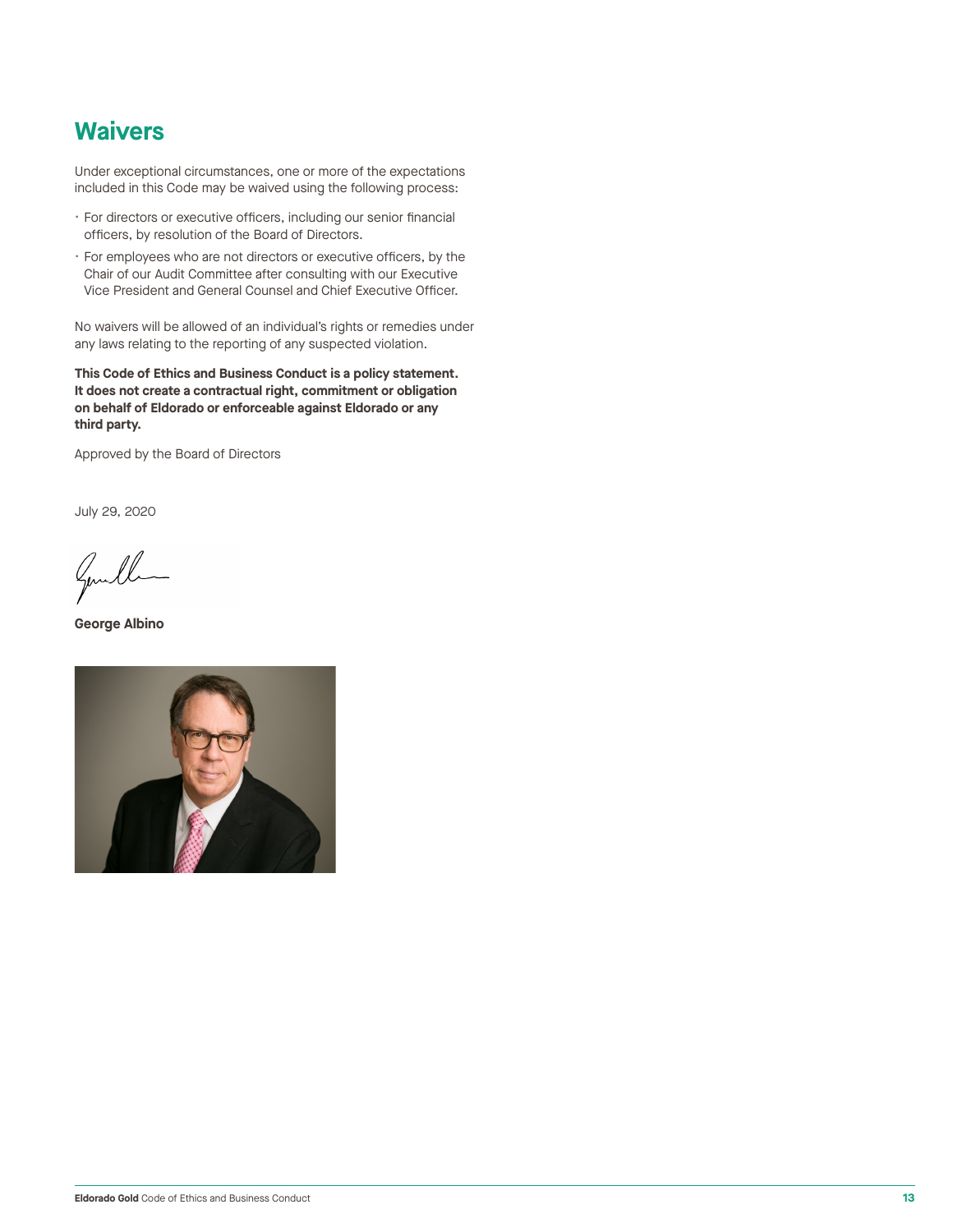## **Reporting Contacts**

## **Executive Vice President and General Counsel**

### **Timothy Garvin**

11th Floor, 550 Burrard Street Vancouver, BC, Canada V6C 2B5

**t:** 1 604 601 6692

**e:** Timothy.Garvin@eldoradogold.com

## **Director, Global Compliance**

**Tania Chadouli** 

23A Vasilissis Sofias Ave Athens, 106 74, Greece

**t:** +30 214 687 0019

**e:** Tania.Chadouli@gr.eldoradogold.com

## **Whistle Blower Reporting Agency**

Eldorado EthicsPoint

**w:** www.eldorado.ethicspoint.com

## **Chair of our Audit Committee**

**John Webster**

11th Floor, 550 Burrard Street Vancouver, BC, Canada V6C 2B5

**t:** 1 604 687 4018

**e:** John.Webster@eldoradogold.com

## **Director, Global Internal Audit and Controls**

### **Dawid Botha**

Barbara Strozzilaan 101 1083 HN Amsterdam, Netherlands

**t:** +31 202 404 315

**e:** Dawid.Botha@eldoradogold.com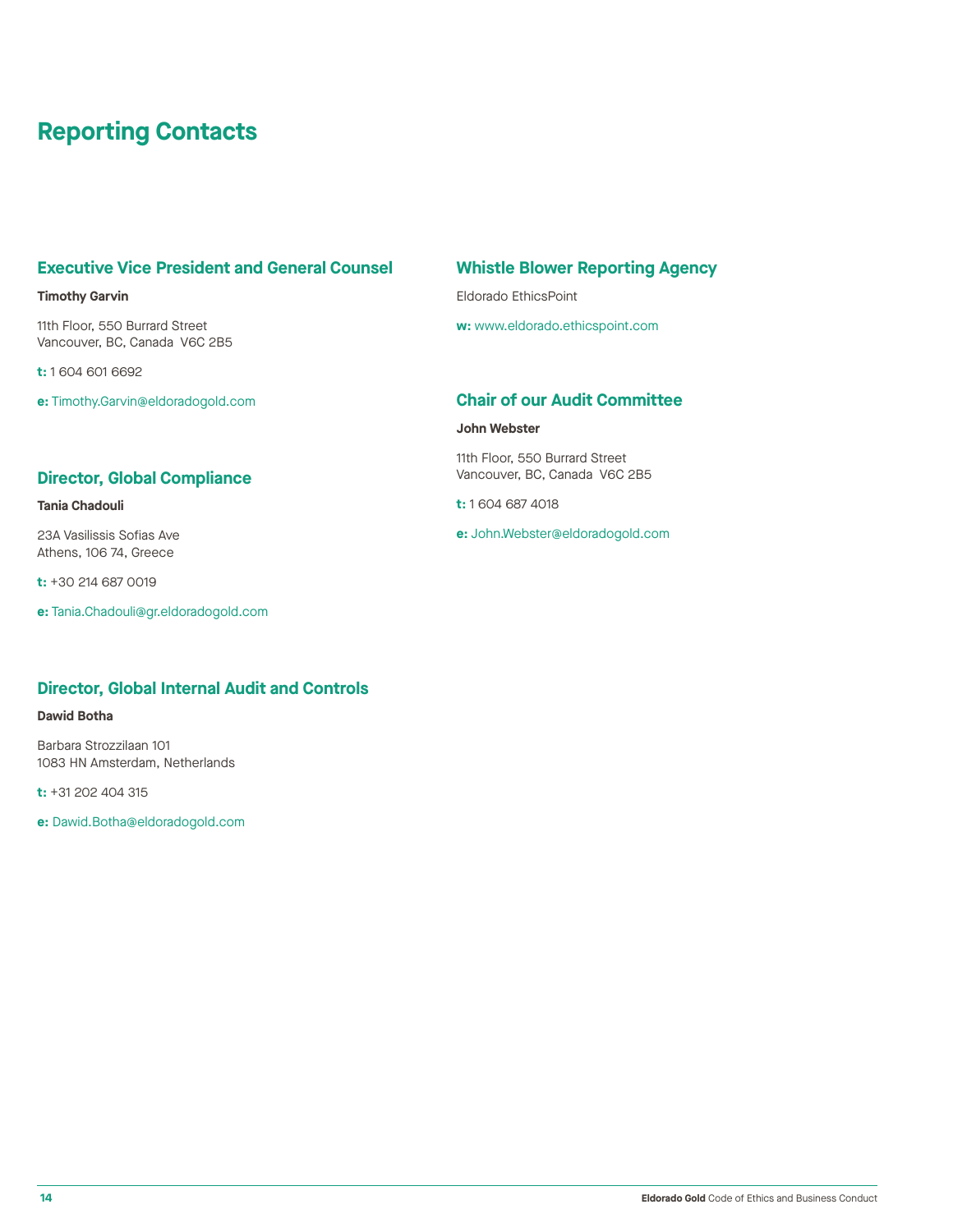## <span id="page-16-0"></span>**Compliance Certificate**

## **ELDORADO GOLD CORPORATION AND ITS SUBSIDIARIES AND AFFILIATES ("Eldorado")**

## **CODE OF ETHICS AND BUSINESS CONDUCT**

I have read and understood Eldorado's Code of Ethics and Business Conduct (the "Code") and the other applicable policies of Eldorado referred to in the Code, and I agree to comply with all applicable policies.

Any Eldorado employees for whom I am responsible for overseeing have been informed of, and been provided with the Code and other applicable policies of Eldorado and I confirm that such employees have either attended individual or group meetings where training sessions regarding the Code and other applicable policies were conducted.

I understand that if I violate the Code or other policies, I may face disciplinary action as set out in Eldorado's policies, including termination of my relationship with Eldorado or any of its affiliates.

I also confirm that I am not in violation of the Code or other policies, unless I have noted any violations in a signed Statement of Exceptions attached to this Compliance Certificate.

| Date:           |  |
|-----------------|--|
|                 |  |
| Signature:      |  |
|                 |  |
| Name:           |  |
| Title/Position: |  |

Please check one of the following:

A Statement of Exceptions is attached.

No Statement of Exceptions is attached.